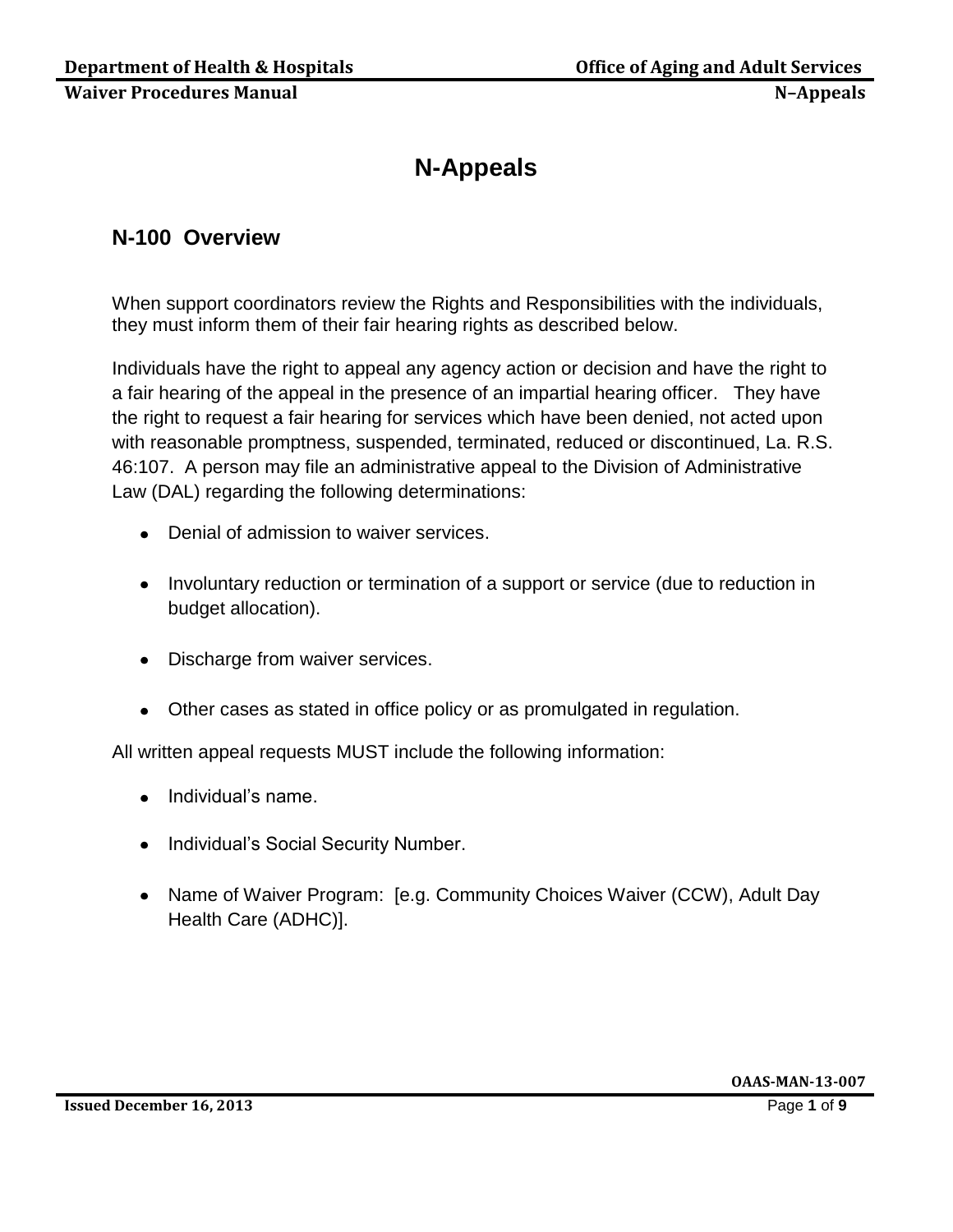The appeal request must be sent to the following:

Division of Administrative Law – Health and Hospitals Section P.O. Box 4189 Baton Rouge, LA 70821-4189 Fax #: 225-219-9823

If the individual is unable to mail or fax the appeal request, he/she may call 225-342- 5800 to request an appeal.

Anyone requesting an appeal has the right to withdraw the appeal request at any time prior to the hearing by contacting DAL directly.

# **N-110 Involuntary Initial Denials**

If the SC supervisor determines that the individual needs to be denied initial waiver services for any reason, the entire POC packet must be sent to RO for further review.

**NOTE: Plan of Care (POC) does not have to be completed or submitted. However, based on the information obtained through the assessment and other sources, the narrative should address the issues described above (e.g., housing, adequacy of paid and unpaid supports, etc.) in detail why it is not felt that transition is NOT an option for the individual to transition. RO will forward all initial denials to Service Review Panel (SRP) except for Initial Level of Care (LOC) denials. Refer to SRP Referral procedures.** 

If SRP determines that the individual needs to be denied initial waiver services, RO will issue a denial notice giving him/her thirty (30) calendar days from date of notice to appeal the decision with a copy sent to the SCA.

If the individual appeals timely (within 30 calendar days of notice), DAL will send the appeal request and request for Summary of Evidence (SOE) to RO.

- RO prepares and submits SOE to DAL within seven (7) business days of SOE request from DAL.
- DAL notifies individual (appellant) and RO of appeal hearing date.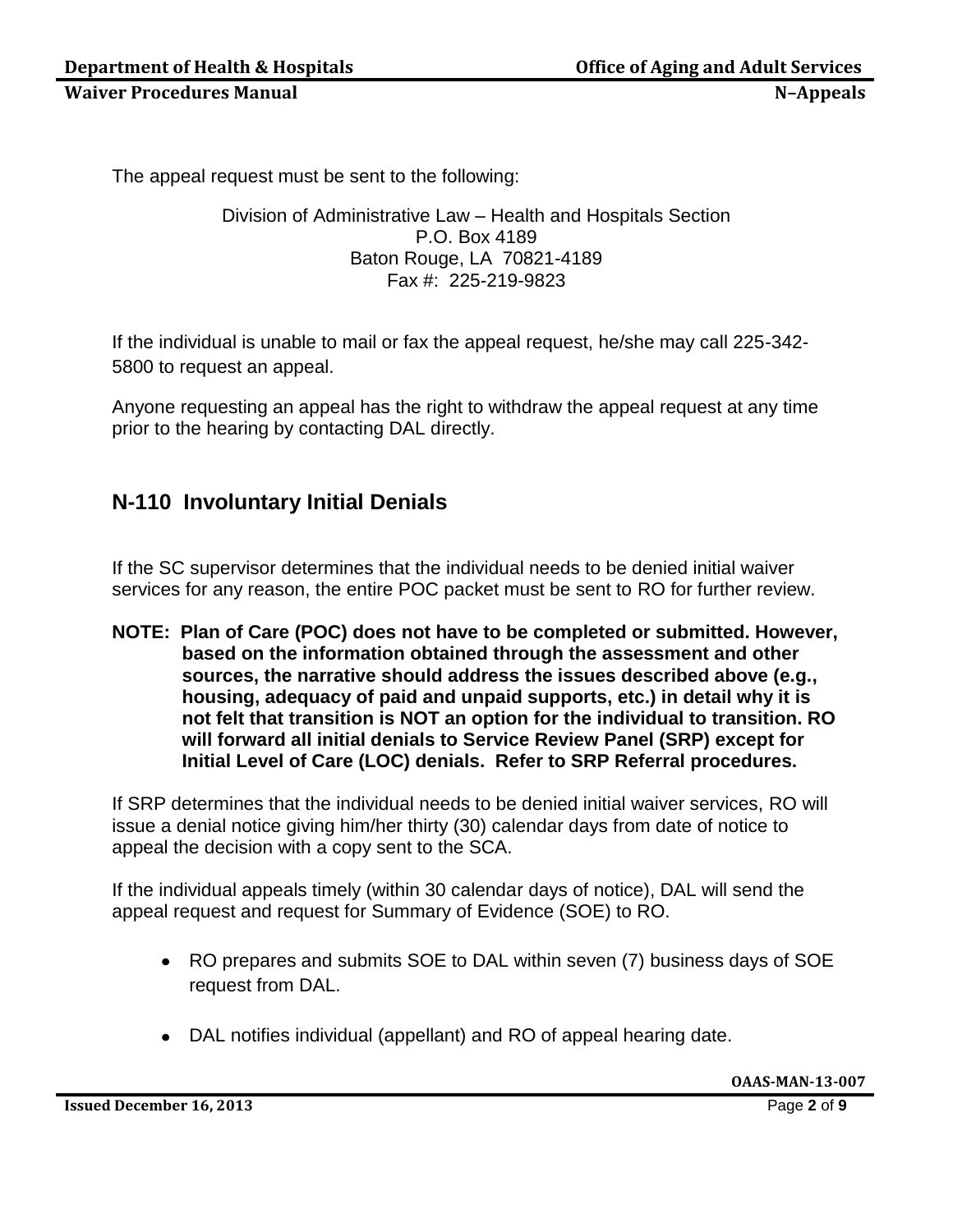- RO notifies the SC of the appeal hearing date.
- Appeal hearing is conducted by DAL Judge.
- SC (and appellant) participates in the hearing (by phone or in person).
- DAL sends final decision notice to RO and appellant.
- If DAL rules in favor of the appellant, OAAS RO will contact SCA to continue processing his/her waiver case.
- If DAL rules in favor of OAAS, RO will complete a 142 denial and email a copy to Medicaid office, DMC and the SCA.
- The SC will close the waiver case in CMIS.

If the individual does NOT appeal within the thirty (30) calendar days from date of notice,

- o RO will complete a 142 denial and email to DMC, Medicaid office and SCA.
- o The SC will close the waiver case in CMIS.

## **N-120 Involuntary Reductions**

Once the SC supervisor reviews the entire POC packet and determines that the participant's budget allocation (for CCW) or participant's service hours (for LT-PCS w/ADHC Waiver) will be reduced from previous allocation, the participant must receive adequate notice for CCW with fair hearing rights.

#### **NOTE: This reduction notice is included on the Plan of Care (POC) document.**

When the SC supervisor signs off on the POC indicating the reduction in services, the SC Agency must: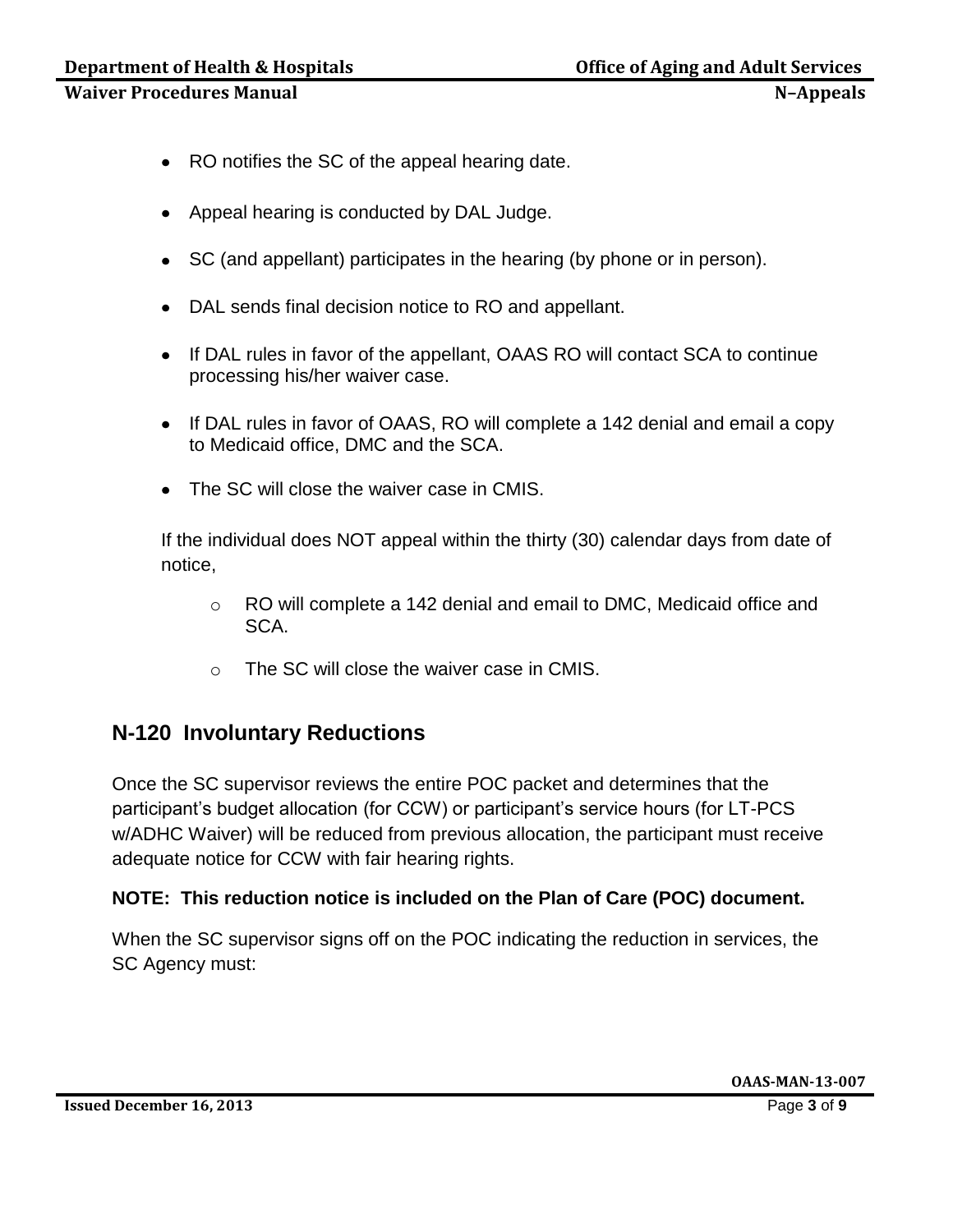#### **Department of Health & Hospitals Community Community Community Community Property Community Community Property**

#### **Waiver Procedures Manual N**

- Mail the entire POC packet (including MDS-HC Assessment) to the participant no sooner than 30 calendar days or no later than 14 calendar days prior to the date of the proposed reduction.
- Email a copy of entire POC packet to RO.

If the participant appeals timely (within fourteen (14) calendar days of the date of the proposed reduction), RO will send a POC Extension request to the DMC and a copy to the SCA so current services can continue.

The SC will notify the provider(s) of appeal request and POC Extension.

DAL will send an appeal request and a request for Summary of Evidence (SOE) to RO.

RO will:

- Prepare and submit SOE to DAL within seven (7) business days of SOE  $\bullet$ request from DAL.
- DAL notifies individual (appellant) and RO of appeal hearing date.  $\bullet$
- RO notifies the SC of the appeal hearing date.

Appeal hearing is conducted by DAL Judge.

SC (and appellant) participates in the hearing (by phone or in person).

DAL sends final decision notice to RO and appellant.

- If DAL rules in favor of appellant, RO will contact SCA to continue with his/her waiver services as per instructions from DAL.
- If DAL rules in favor of OAAS, RO will contact SCA to proceed with new proposed POC that indicates reduction in services.

SC will call and speak with a representative of the provider(s) to inform them of the appeal decision and by fax notification.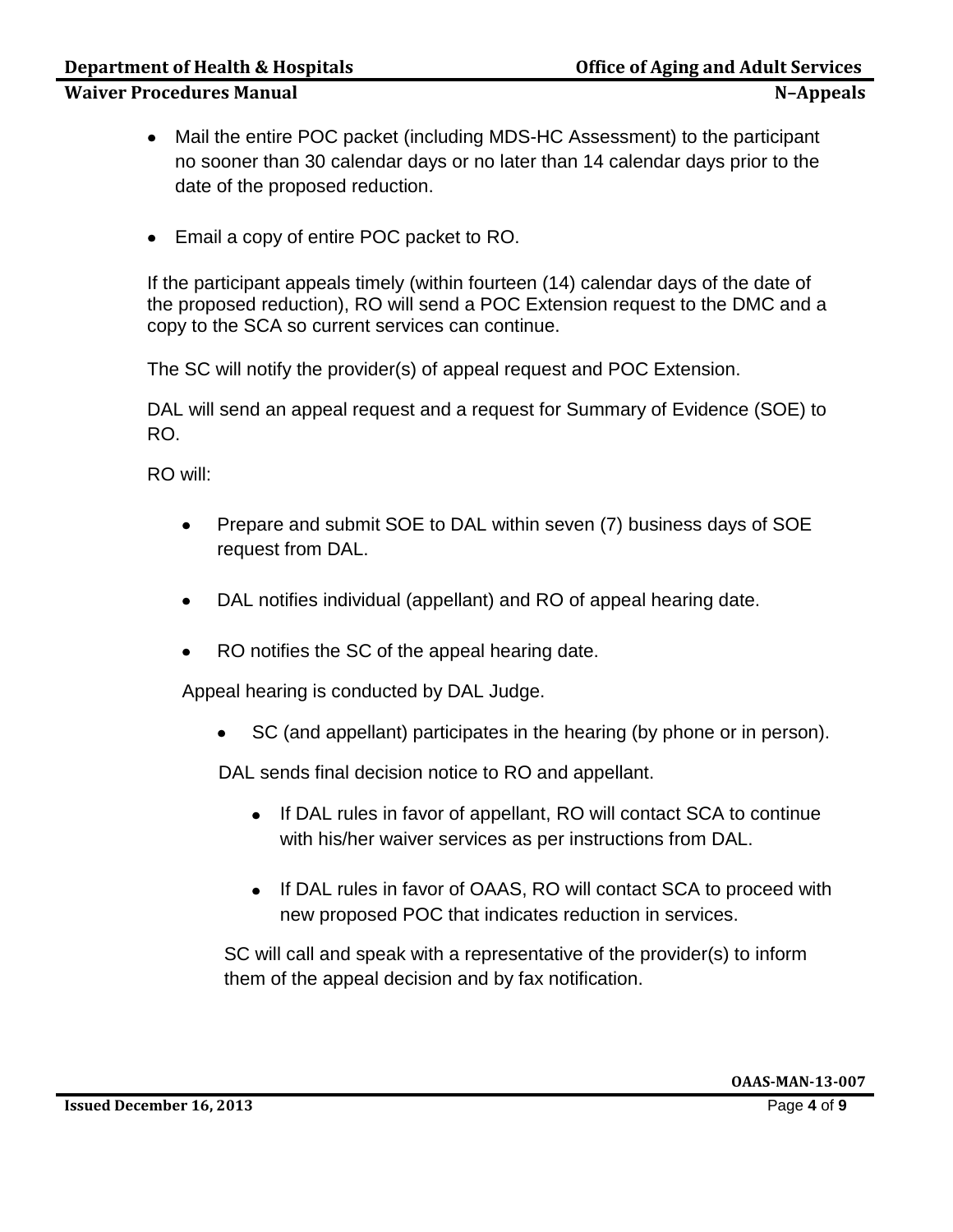If participant does NOT appeal within the fourteen (14) calendar days of the date of the proposed reduction, the new POC (with reduction in services) will begin on date indicated on the POC form as "POC Begin Date".

If participant appeals timely (within thirty (30) calendar days from the date of reduction notice), DAL will send appeal request and request for SOE to RO.

- RO will prepare and submit SOE to DAL within seven (7)  $\bullet$ business days of SOE request from DAL.
	- o DAL notifies individual (appellant) and RO of appeal hearing date
	- o RO notifies the SC of the appeal hearing date
	- o Appeal hearing is conducted by DAL Judge
	- o SC (and appellant) participates in the hearing (by phone or in person)
	- o DAL sends final decision notice to RO and appellant
	- o If DAL rules in favor of appellant, RO will contact SCA to continue with his/her waiver services as per instructions from DAL
	- o If DAL rules in favor of OAAS, RO will contact SCA to proceed with new proposed POC that indicates reduction in services
	- $\circ$  SC will call and speak with a representative of the provider(s) to inform them of the appeal decision and by notification

# **N-130 Involuntary Discharges**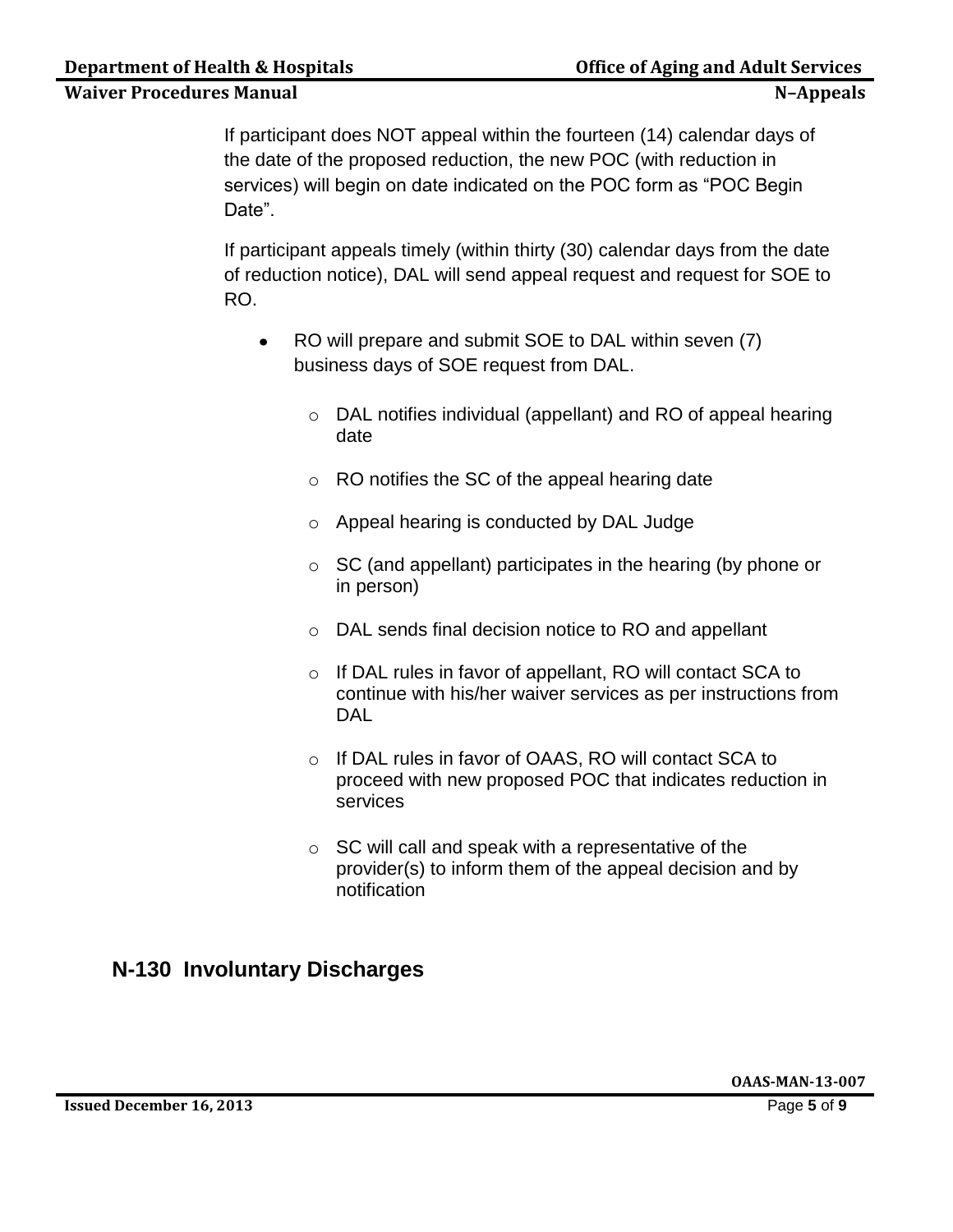If the SC supervisor determines that the participant meets waiver discharge criteria (other than death), the entire POC packet (including all information to support discharge) will be sent to RO for further review.

## **NOTE: RO will forward all waiver involuntary discharges to Service Review Panel (SRP) except for Level of Care (LOC) discharges. Refer to SRP Referral procedures.**

If SRP determines that the individual needs to be discharged from current waiver services, RO will:

- Mail the entire POC packet (including MDS-HC Assessment) to the participant no sooner than 30 calendar days or no later than 14 calendar days prior to the date of the proposed discharge.
- **NOTE: If POC packet was not completed, SC will send adequate documentation to RO. If discharge criteria met, RO will send Discharge Notice to participant with a copy to the SCA. The discharge notice will provide fourteen (14) calendar days advance notification of proposed discharge and provide thirty (30) calendar days of appeal rights from date of notice to appeal the decision with a copy sent to the SCA.**

If individual appeals timely (within fourteen (14) calendar days of the date of the proposed discharge), RO will send a POC Extension request to the DMC and copy to the SCA so the participant can continue to receive services throughout the appeal process.

The SC will notify the provider of the appeal request and POC Extension.

#### **NOTE: If the current POC has an end date of ten (10) days or greater from the date of the discharge notice, a POC extension IS NOT needed.**

DAL will send the appeal request and request for a SOE to RO.

RO will:

Prepare and submit SOE to DAL within seven (7) business days of  $\bullet$ SOE request from DAL.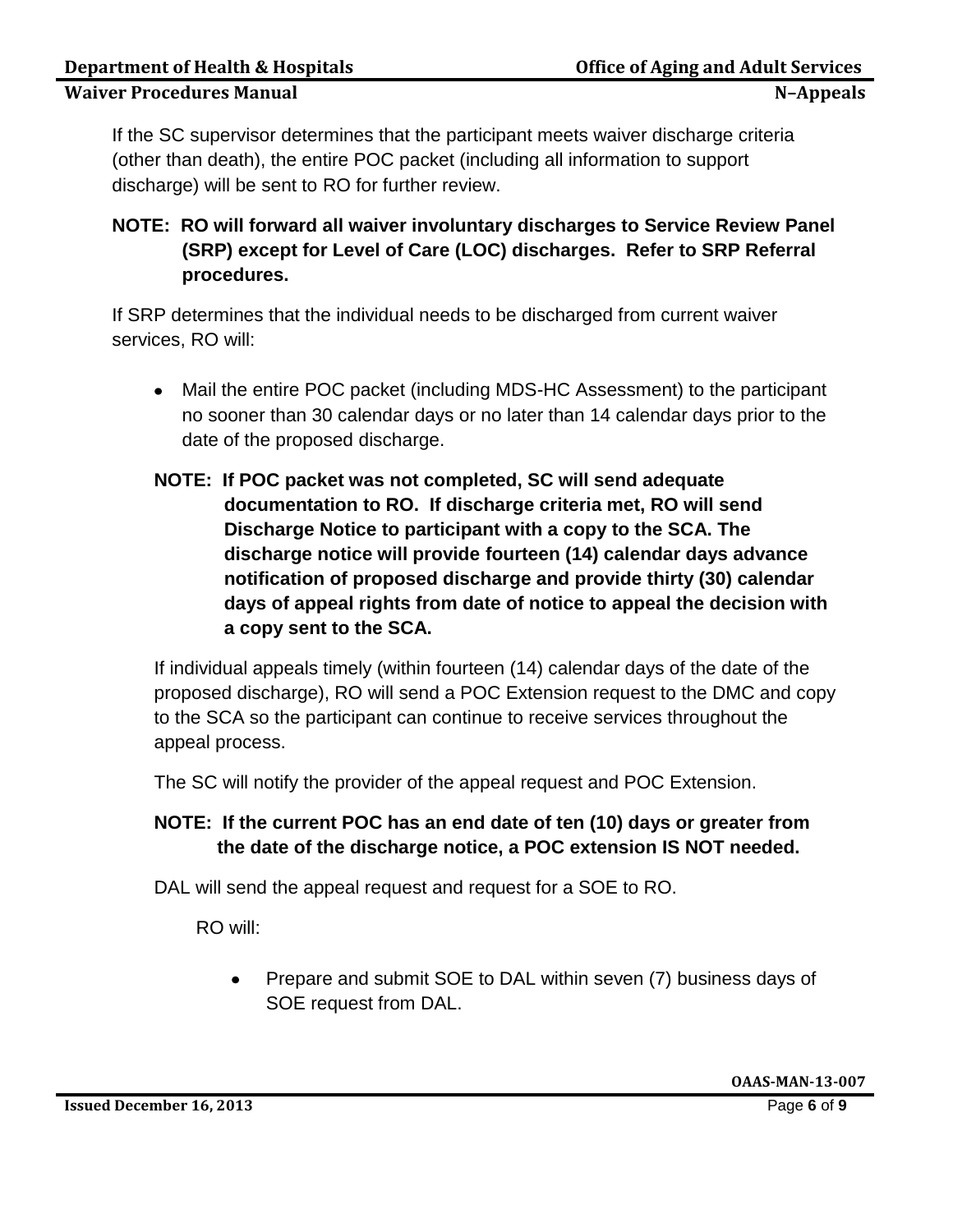- o DAL notifies individual (appellant) and RO of appeal hearing date
- o RO notifies the SC of the appeal hearing date
- o Appeal hearing is conducted by DAL Judge
- $\circ$  SC (and appellant) participates in the hearing (by phone or in person)
- o DAL sends final decision notice to RO and appellant

If DAL rules in favor of the appellant, RO will contact SCA to continue with his/her waiver case.

If DAL rules in favor of OAAS, RO will:

- Request an e148-W discharge from the SC.
- Complete the POC End Date on the bottom portion of the Plan of Care Extension form. This date needs to be one day after the date the decision is received from DAL.

The SC will complete the following documents (indicating reason for discharge):

- The e148-W discharge with a discharge effective date one day after the date the decision is received from DAL.
- RO approves the e148-W discharge.
- SC closes the participant's case in CMIS and faxes the notice to the provider(s).
- SC calls and speaks with a representative of the provider(s) to inform them of the discharge and by fax notification.

If the participant DOES NOT appeal within fourteen (14) calendar days of the date of the proposed discharge, services will be terminated effective the fifteenth (15th) day.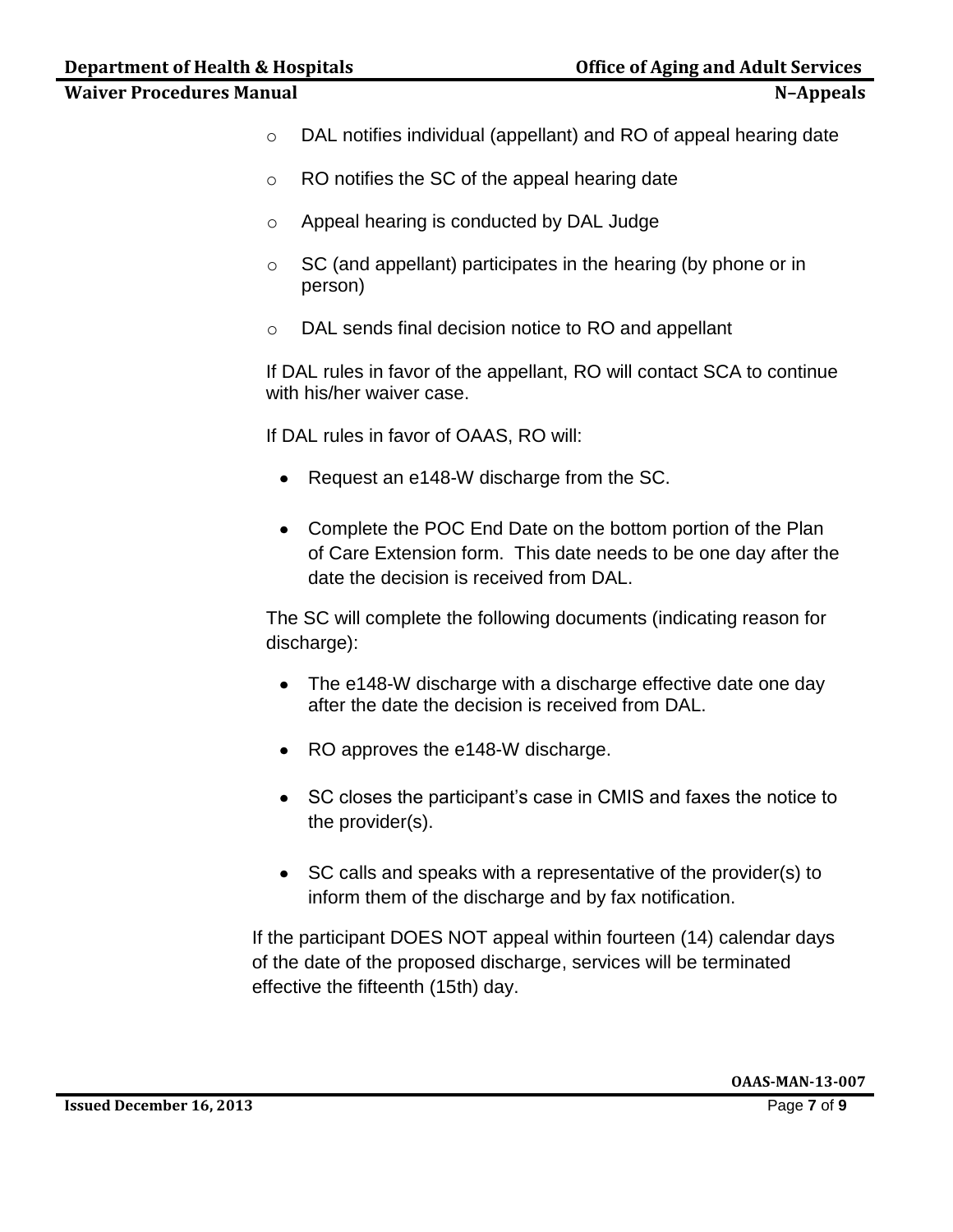If the participant does NOT appeal within the fourteen (14) calendar days of the date of the proposed discharge, RO will wait the thirty (30) calendar days from date of notice to see if participant will file an appeal.

If the participant appeals timely (within thirty (30) calendar days from the date of discharge notice), DAL will send an appeal request and a request for SOE to RO.

RO will:

- Prepare and submit SOE to DAL within seven (7) working days of SOE request from DAL.
	- o DAL notifies individual (appellant) and OAAS RO of appeal hearing date
	- o RO notifies the SC of the appeal hearing date
	- o Appeal hearing is conducted by DAL Judge
	- $\circ$  SC (and appellant) participates in the hearing (by phone or in person)
- DAL sends final decision notice to RO and appellant If DAL rules in favor of the appellant, RO will contact SCA to continue with his/her waiver case effective the receipt date of the decision
- If DAL rules in favor of OAAS, RO will request a e148-W discharge from the SC

The SC will complete and email the following document (indicating reason for discharge):

• The e148-W discharge with a discharge date one day after the date the decision is received from DAL.